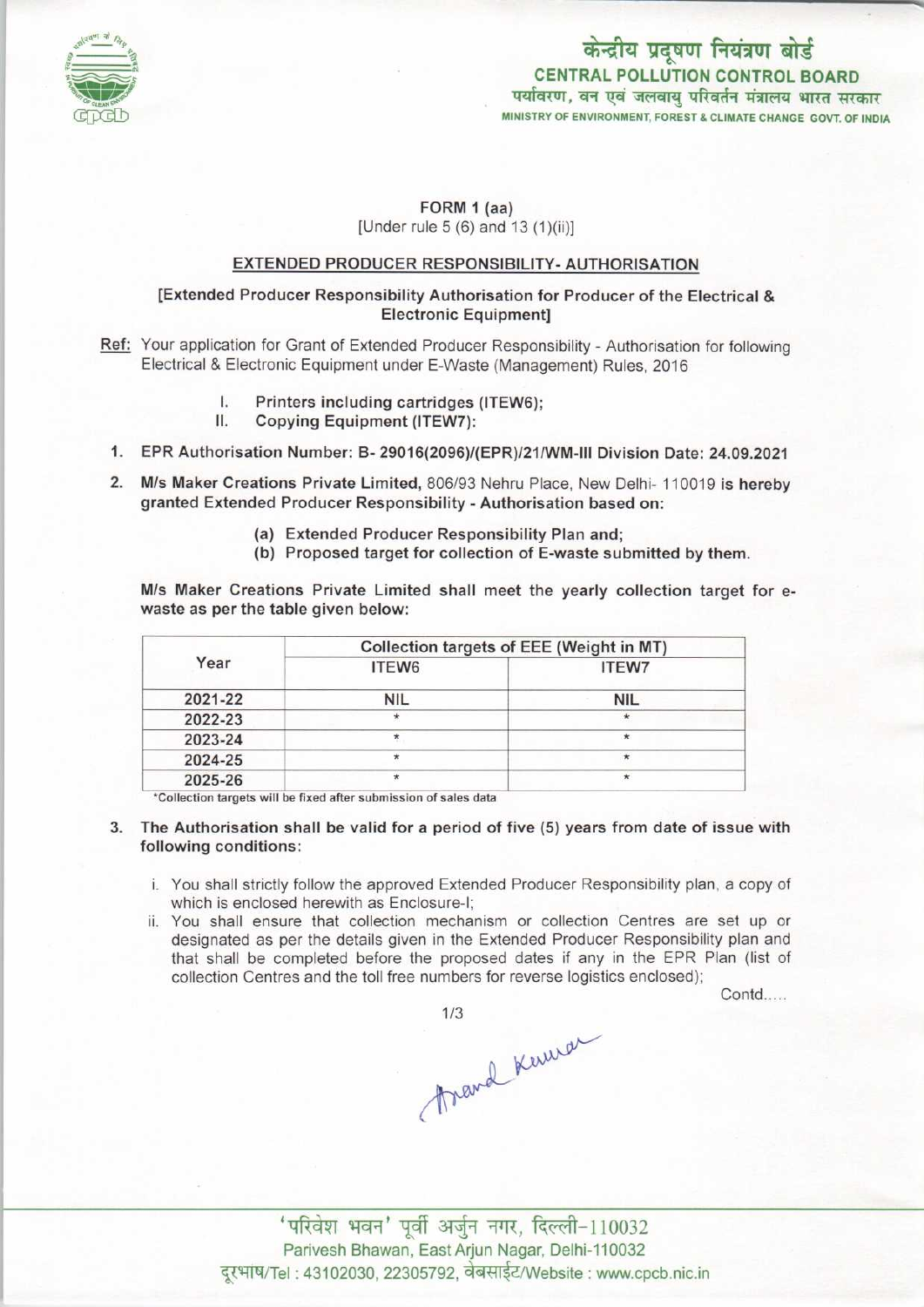

From pre page...

- iii. You shall ensure that all the collected e-waste is channelized to your dismantler M/s Adlib Ewaste Recycling, Plot No. 433, HSIIDC, Barhi Phase -1. Ganaur, Sonipat Haryana-131101 and records shall be maintained at dismantler/ recycler and your end;
- iv. You shall maintain records, in Form-2 of these Rules, of e-waste and make such records available for scrutiny by Central Pollution Control Board;
- v. You shall file annual returns in Form-3 to the Central Pollution Control Board on or before 30th day of June following the financial year to which that returns relates.

#### vi. General Terms & Conditions of the Authorisation:

- a.The authorisation shall comply with provisions of the Environment (Protection) Act, 1986 and the E-waste (Management) Rules,2016 made there under;
- b. The authorisation or its renewal shall be produced for inspection at the request of an officer authorised by the Central Pollution Control Board;
- c.Any change in the approved Extended Producer Responsibility plan should be informed to Central Pollution Control Board within 15 days on which decision shall be communicated by Central Pollution Control Board within sixty days;
- d. It is the duty of the authorised person to take prior permission of the Central Pollution Control Board to close down any collection centre/points or any other facility which are part of the EPR plan;
- e. An application for the renewal of authorisation shall be made as laid down in subrule (vi) of rule of 13(1) the E-Waste (Management) Rules, 2016;
- f.The Board reserves right to cancel/amend/revoke the authorisation at any time as per the policy of the Board or Government.

#### vii. Additional Conditions: -

- a) That the applicant will submit annual sales data along with annual returns;
- b)That the applicant has to ensure that the addresses of collection points provided by them in their EPR Plan are correct and traceable and the collection points/centres are functional;
- c) That the applicant will submit revised application for grant of EPR Authorisation in case of applicant adding/changing PRO or changing its EPR Plan;

Contd...

travel Kumar  $2/3$